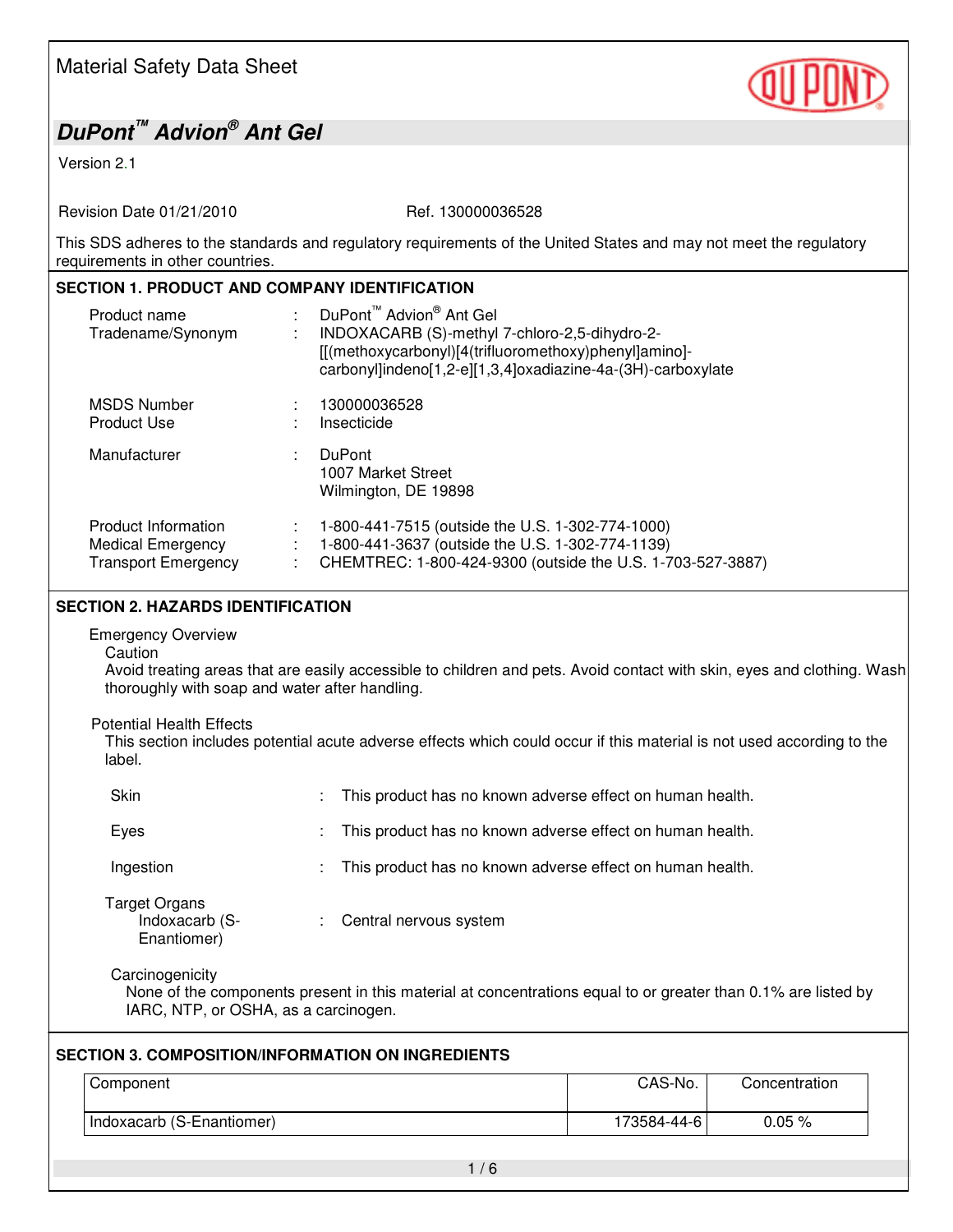# Material Safety Data Sheet

# *DuPont™ Advion® Ant Gel*

Version 2.1

| Revision Date 01/21/2010                      | Ref. 130000036528                                                                                                                                                                                                                                                                                                                                                  |                                                                                                                                                                 |         |  |
|-----------------------------------------------|--------------------------------------------------------------------------------------------------------------------------------------------------------------------------------------------------------------------------------------------------------------------------------------------------------------------------------------------------------------------|-----------------------------------------------------------------------------------------------------------------------------------------------------------------|---------|--|
| Inert Ingredients                             |                                                                                                                                                                                                                                                                                                                                                                    |                                                                                                                                                                 | 99.95 % |  |
| <b>SECTION 4. FIRST AID MEASURES</b>          |                                                                                                                                                                                                                                                                                                                                                                    |                                                                                                                                                                 |         |  |
| Skin contact                                  | : No specific intervention is indicated as the compound is not likely to be<br>hazardous. Consult a physician if necessary.                                                                                                                                                                                                                                        |                                                                                                                                                                 |         |  |
| Eye contact                                   | : No specific intervention is indicated as the compound is not likely to be<br>hazardous. Consult a physician if necessary.                                                                                                                                                                                                                                        |                                                                                                                                                                 |         |  |
| Inhalation                                    |                                                                                                                                                                                                                                                                                                                                                                    | : No specific intervention is indicated as the compound is not likely to be<br>hazardous. Consult a physician if necessary.                                     |         |  |
| Ingestion                                     |                                                                                                                                                                                                                                                                                                                                                                    | : No specific intervention is indicated as the compound is not likely to be<br>hazardous. Consult a physician if necessary.                                     |         |  |
| General advice                                | : Have the product container or label with you when calling a poison control<br>Precautions and Directions for Use.                                                                                                                                                                                                                                                | center or doctor, or going for treatment. For medical emergencies involving<br>this product, call toll free 1-800-441-3637. See Label for Additional            |         |  |
| <b>SECTION 5. FIRE-FIGHTING MEASURES</b>      |                                                                                                                                                                                                                                                                                                                                                                    |                                                                                                                                                                 |         |  |
| Fire and Explosion Hazard                     | : Not a fire or explosion hazard.                                                                                                                                                                                                                                                                                                                                  |                                                                                                                                                                 |         |  |
| Suitable extinguishing media                  | : Use extinguishing measures that are appropriate to local circumstances and<br>Carbon dioxide (CO2)                                                                                                                                                                                                                                                               | the surrounding environment., Water, Water spray, Foam, Dry chemical,                                                                                           |         |  |
| Unsuitable extinguishing<br>media             | : High volume water jet, (contamination risk)                                                                                                                                                                                                                                                                                                                      |                                                                                                                                                                 |         |  |
| <b>Firefighting Instructions</b>              | In the event of fire, wear self-contained breathing apparatus. Use personal<br>protective equipment. (on small fires) If area is heavily exposed to fire and if<br>conditions permit, let fire burn itself out since water may increase the area<br>contaminated. Prevent fire extinguishing water from contaminating surface<br>water or the ground water system. |                                                                                                                                                                 |         |  |
| <b>SECTION 6. ACCIDENTAL RELEASE MEASURES</b> |                                                                                                                                                                                                                                                                                                                                                                    |                                                                                                                                                                 |         |  |
|                                               | NOTE: Review FIRE FIGHTING MEASURES and HANDLING (PERSONNEL) sections before proceeding with<br>clean-up. Use appropriate PERSONAL PROTECTIVE EQUIPMENT during clean-up.                                                                                                                                                                                           |                                                                                                                                                                 |         |  |
| Spill Cleanup                                 | : Clean-up methods - small spillage For small spills, use cloth or paper towels                                                                                                                                                                                                                                                                                    | and place collected material and towels in appropriate container for disposal.<br>Clean-up methods - large spillage Soak up with inert absorbent material (e.g. |         |  |
|                                               |                                                                                                                                                                                                                                                                                                                                                                    |                                                                                                                                                                 |         |  |

**QUIPOND**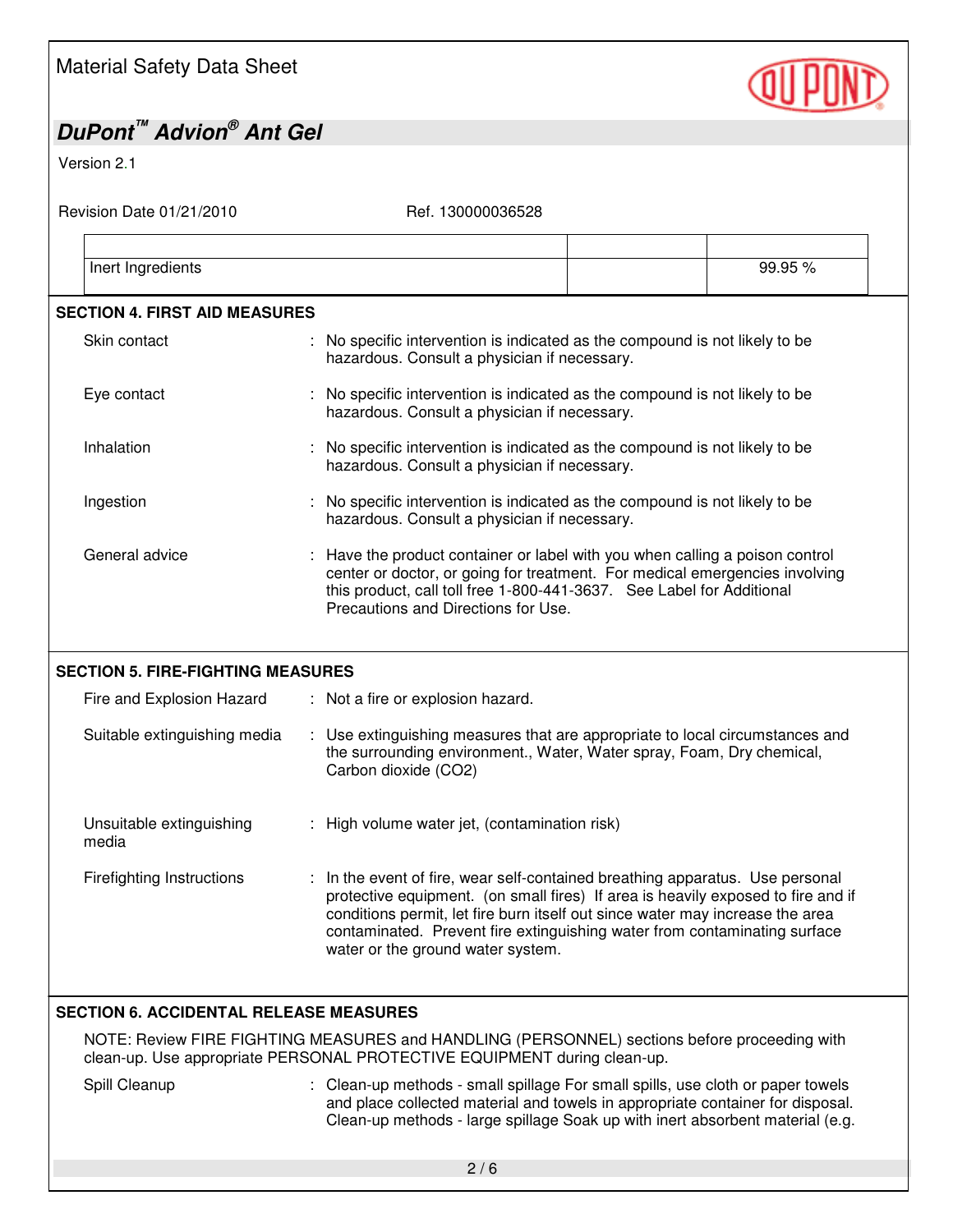| <b>Material Safety Data Sheet</b> |  |  |
|-----------------------------------|--|--|
|-----------------------------------|--|--|



| DuPont <sup>™</sup> Advion <sup>®</sup> Ant Gel                                                                                                                                          |                                                                                                                                                                                                              |  |  |
|------------------------------------------------------------------------------------------------------------------------------------------------------------------------------------------|--------------------------------------------------------------------------------------------------------------------------------------------------------------------------------------------------------------|--|--|
| Version 2.1                                                                                                                                                                              |                                                                                                                                                                                                              |  |  |
| Revision Date 01/21/2010                                                                                                                                                                 | Ref. 130000036528                                                                                                                                                                                            |  |  |
|                                                                                                                                                                                          | sand, silica gel, acid binder, universal binder, sawdust). Sweep up and shovel<br>into suitable containers for disposal. Flush away traces with water and<br>detergent.                                      |  |  |
| <b>Accidental Release Measures</b>                                                                                                                                                       | : Prevent material from entering sewers, waterways, or low areas. Follow<br>applicable Federal, State/Provincial and Local laws/regulations.                                                                 |  |  |
| <b>SECTION 7. HANDLING AND STORAGE</b>                                                                                                                                                   |                                                                                                                                                                                                              |  |  |
| Handling (Personnel)                                                                                                                                                                     | : Avoid contact with skin, eyes and clothing. Wash hands thoroughly after<br>handling. Avoid contamination of food.                                                                                          |  |  |
| Handling (Physical Aspects)                                                                                                                                                              | : Do not apply this product around electrical equipment due to the possibility of<br>shock hazard.                                                                                                           |  |  |
| Storage                                                                                                                                                                                  | Do not contaminate water, other pesticides, fertilizer, food or feed in storage.<br>Store product in original container only in a location inaccessible to children<br>and pets. Store in a cool, dry place. |  |  |
| <b>SECTION 8. EXPOSURE CONTROLS/PERSONAL PROTECTION</b>                                                                                                                                  |                                                                                                                                                                                                              |  |  |
| Personal protective equipment<br>Skin and body protection                                                                                                                                | : No PPE is specified however, avoid contact with skin, eyes, and clothing.                                                                                                                                  |  |  |
| <b>Exposure Guidelines</b><br><b>Exposure Limit Values</b><br>Indoxacarb (S-Enantiomer)<br>AEL *                                                                                         | (DUPONT)<br>1 mg/m3 8 & 12 hr. TWA Respirable.                                                                                                                                                               |  |  |
| * AEL is DuPont's Acceptable Exposure Limit. Where governmentally imposed occupational exposure limits which<br>are lower than the AEL are in effect, such limits shall take precedence. |                                                                                                                                                                                                              |  |  |
| <b>SECTION 9. PHYSICAL AND CHEMICAL PROPERTIES</b>                                                                                                                                       |                                                                                                                                                                                                              |  |  |
| Form<br>Color<br>Odor<br>pH<br>Oxidizing<br>Density<br>Water solubility                                                                                                                  | : gel<br>: off-white, opaque<br>very faint<br>7.2<br>(1% solution in water)<br>The product is not oxidizing.<br>1.15 - 1.24 g/ml at ca. 85 °C (185 °F)<br>: soluble                                          |  |  |
| <b>SECTION 10. STABILITY AND REACTIVITY</b>                                                                                                                                              |                                                                                                                                                                                                              |  |  |
|                                                                                                                                                                                          | 3/6                                                                                                                                                                                                          |  |  |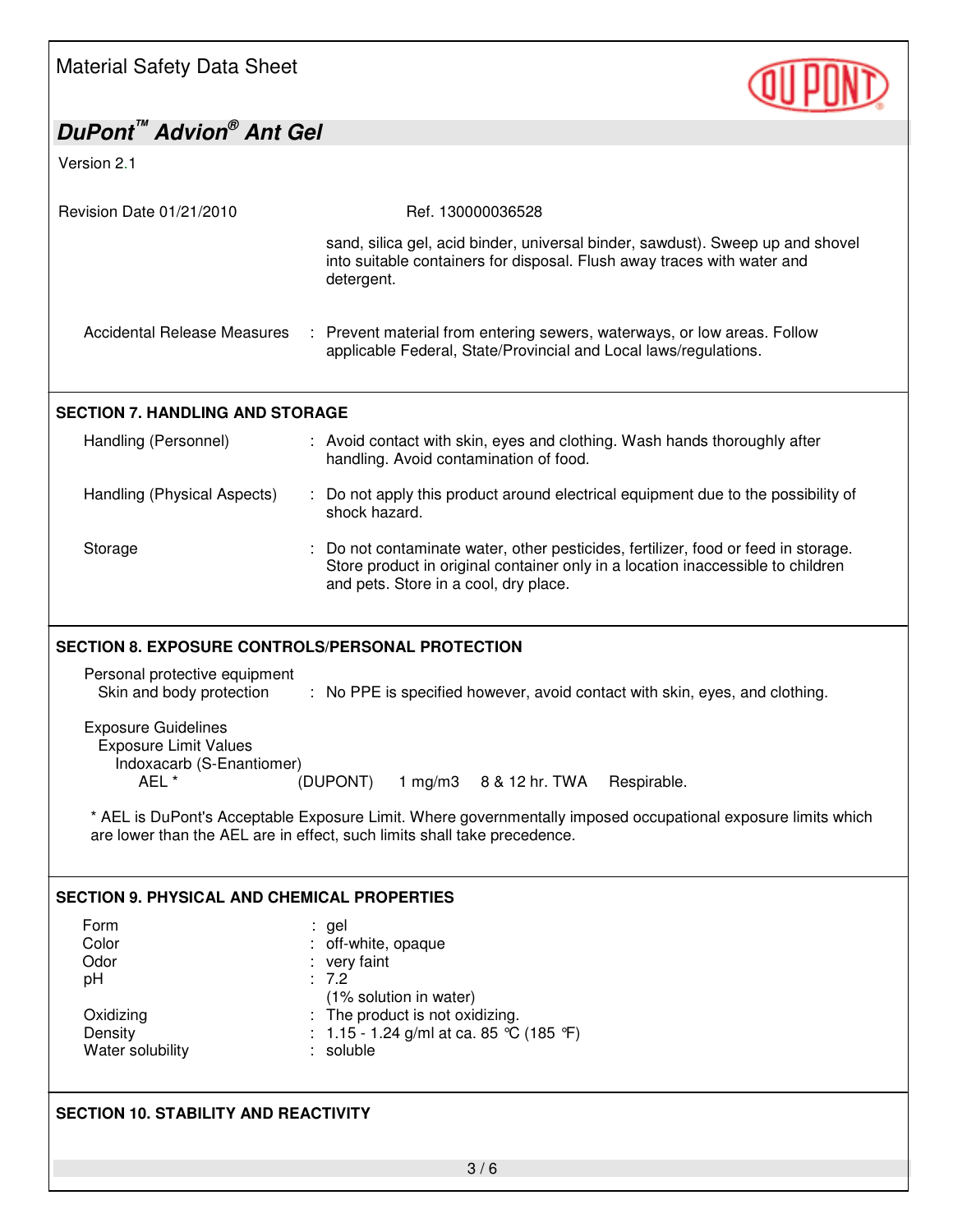# *DuPont™ Advion® Ant Gel*

Version 2.1

| Revision Date 01/21/2010 | Ref. 130000036528                                       |
|--------------------------|---------------------------------------------------------|
| Stability                | : Stable at normal temperatures and storage conditions. |
| Incompatibility          | : No materials to be especially mentioned.              |

**QUIPOND** 

### **SECTION 11. TOXICOLOGICAL INFORMATION**

| DuPont <sup>™</sup> Advion <sup>®</sup> Ant Gel    | Inhalation 4 h LC50         | $> 5.5$ mg/l<br>Active ingredient                                                                                                                        |
|----------------------------------------------------|-----------------------------|----------------------------------------------------------------------------------------------------------------------------------------------------------|
| Dermal LD50                                        |                             | $> 5,000$ mg/kg, rat                                                                                                                                     |
| Oral LD50                                          |                             | > 5,000 mg/kg female, rat                                                                                                                                |
| Skin irritation<br>Eye irritation<br>Sensitisation |                             | Species: rabbit, No skin irritation<br>Species: rabbit, No eye irritation<br>Species: mouse, Animal test did not cause sensitization by skin<br>contact. |
| Indoxacarb (S-Enantiomer)                          | Repeated dose toxicity<br>÷ | The following effects occurred at levels of exposure that significantly<br>exceed those expected under labeled usage conditions.                         |
|                                                    |                             | Oral, rat<br>Red blood cell destruction causing abnormal decrease in number of<br>red blood cells (anaemia)                                              |
| Carcinogenicity                                    |                             | Did not show carcinogenic effects in animal experiments.                                                                                                 |
| Mutagenicity                                       |                             | Tests on bacterial or mammalian cell cultures did not show mutagenic<br>effects., Did not cause genetic damage in animals.                               |
|                                                    | Reproductive toxicity       | Animal testing did not show any effects on fertility.                                                                                                    |
|                                                    | Teratogenicity              | Animal testing showed effects on embryo-foetal development at levels                                                                                     |

## **SECTION 12. ECOLOGICAL INFORMATION**

| <b>Aquatic Toxicity</b><br>Indoxacarb (S-Enantiomer) |                                                  |
|------------------------------------------------------|--------------------------------------------------|
| 96 h LC50                                            | Oncorhynchus mykiss (rainbow trout) 0.65 mg/l    |
| 96 h LC50                                            | Lepomis macrochirus (Bluegill sunfish) 0.90 mg/l |
| 48 h EC50                                            | Daphnia magna (Water flea) 0.60 mg/l             |
| Toxicity to other organisms                          |                                                  |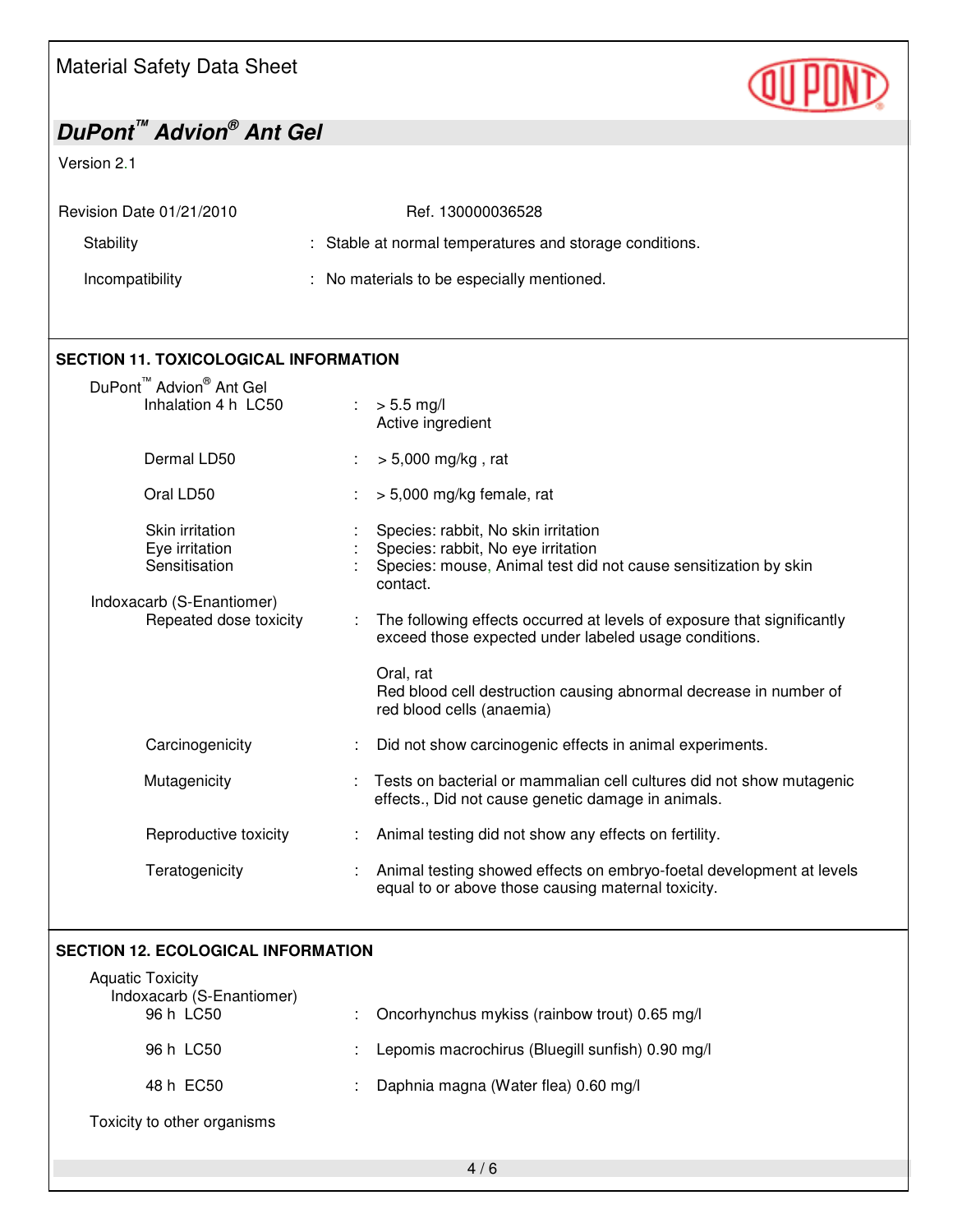| <b>Material Safety Data Sheet</b>                                                                                                         |                                                                                                                                                                                                                                                                                                                                                                                                             |  |  |
|-------------------------------------------------------------------------------------------------------------------------------------------|-------------------------------------------------------------------------------------------------------------------------------------------------------------------------------------------------------------------------------------------------------------------------------------------------------------------------------------------------------------------------------------------------------------|--|--|
| <b>DuPont™ Advion® Ant Gel</b>                                                                                                            |                                                                                                                                                                                                                                                                                                                                                                                                             |  |  |
| Version 2.1                                                                                                                               |                                                                                                                                                                                                                                                                                                                                                                                                             |  |  |
| Revision Date 01/21/2010                                                                                                                  | Ref. 130000036528                                                                                                                                                                                                                                                                                                                                                                                           |  |  |
| Indoxacarb (S-Enantiomer)<br>LD <sub>50</sub>                                                                                             | Colinus virginianus (Bobwhite quail) 98 mg/kg                                                                                                                                                                                                                                                                                                                                                               |  |  |
| <b>LC50</b>                                                                                                                               | Colinus virginianus (Bobwhite quail) 808 mg/kg<br>Dietary                                                                                                                                                                                                                                                                                                                                                   |  |  |
| <b>LC50</b>                                                                                                                               | Anas platyrhynchos (Mallard duck) > 5,620 mg/kg<br>Dietary                                                                                                                                                                                                                                                                                                                                                  |  |  |
| Additional ecological information                                                                                                         | Information given is based on data on the components and the<br>ecotoxicology of similar products.                                                                                                                                                                                                                                                                                                          |  |  |
| Additional ecological information                                                                                                         | Environmental Hazards: Do not apply directly to water, or to areas<br>t.<br>where surface water is present, or to intertidal areas below the mean<br>high water mark.                                                                                                                                                                                                                                       |  |  |
| <b>SECTION 13. DISPOSAL CONSIDERATIONS</b>                                                                                                |                                                                                                                                                                                                                                                                                                                                                                                                             |  |  |
| <b>Waste Disposal</b>                                                                                                                     | Do not contaminate water, food or feed by disposal. Wastes resulting from the<br>use of this product may be disposed of on site or at an approved waste<br>disposal facility. If partially filled: Wrap in newspaper and discard in trash or<br>call your local solid waste authority or 1-888-638-7668 for disposal<br>instructions.                                                                       |  |  |
| <b>Container Disposal</b>                                                                                                                 | Do not reuse/refill the gel bait dispenser.<br>Place empty bait dispensers in trash, offer for recycling, or call your local solid<br>waste authority or 1-888-638-7668 for disposal instructions.                                                                                                                                                                                                          |  |  |
| <b>SECTION 14. TRANSPORT INFORMATION</b><br>Not regulated in transportation by DOT/IMO/IATA.<br><b>SECTION 15. REGULATORY INFORMATION</b> |                                                                                                                                                                                                                                                                                                                                                                                                             |  |  |
| SARA 313 Regulated<br>Chemical(s)                                                                                                         | : SARA 313: This material does not contain any chemical components with<br>known CAS numbers that exceed the threshold (De Minimis) reporting levels<br>established by SARA Title III, Section 313.                                                                                                                                                                                                         |  |  |
| EPA Reg. No.                                                                                                                              | $: 352 - 746$<br>In the United States this product is regulated by the US Environmental<br>Protection Agency (EPA) under the Federal Insecticide, Fungicide and<br>Rodenticide Act (FIFRA). It is a violation of Federal law to use this product in<br>a manner inconsistent with its labeling. Read and follow all label directions.<br>This product is excluded from listing requirements under EPA/TSCA. |  |  |
| California Prop. 65                                                                                                                       | This product does not contain any chemicals known to State of California to                                                                                                                                                                                                                                                                                                                                 |  |  |
|                                                                                                                                           | 5/6                                                                                                                                                                                                                                                                                                                                                                                                         |  |  |